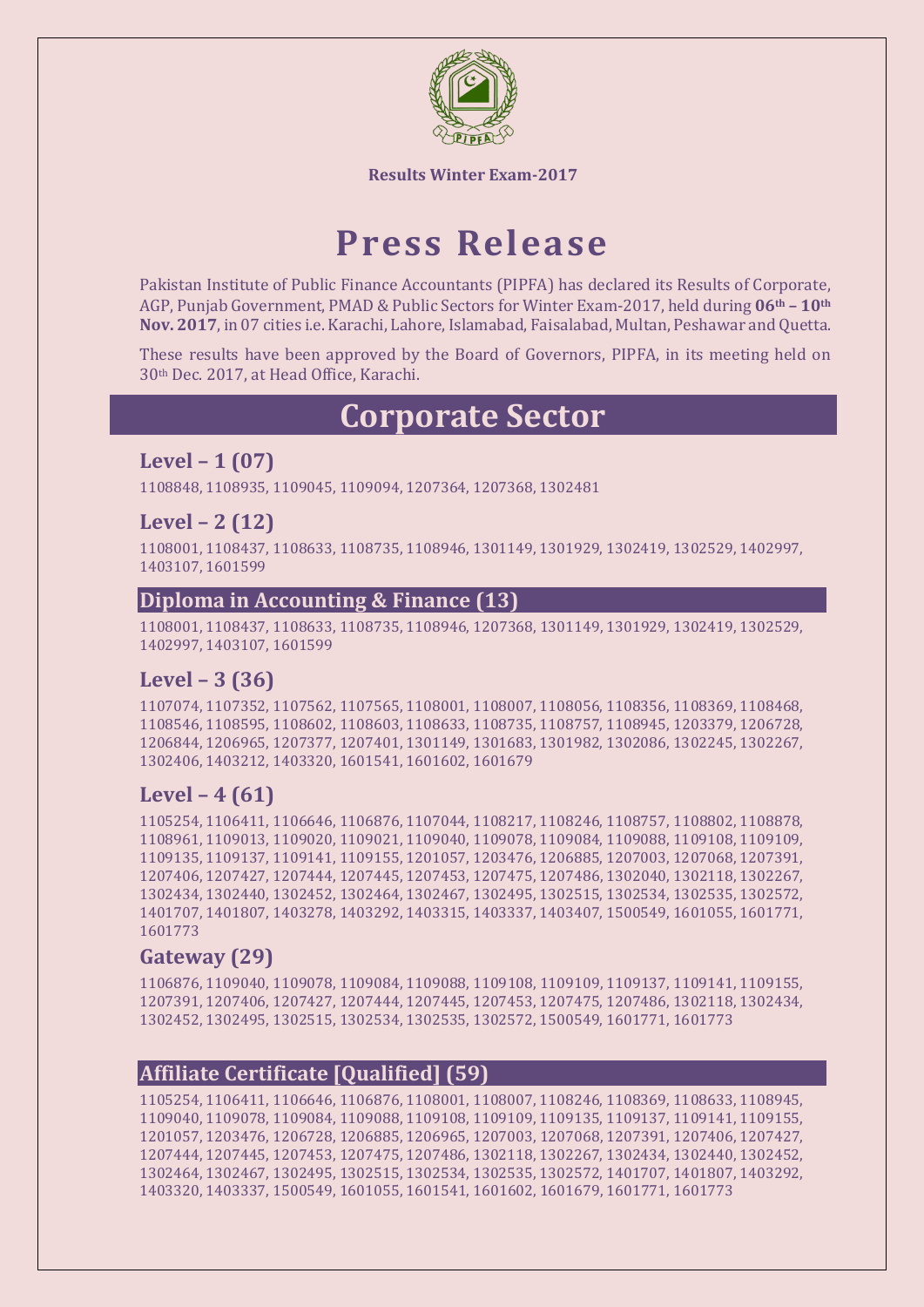

# **Examinees who have cleared Single Paper(s)**

# **Basic Accounting (16)**

1108950, 1108953, 1109048, 1109056, 1109073, 1109086, 1109103, 1109106, 1109110, 1109114, 1109130, 1109131, 1109133, 1207328, 1207433, 1207450

## **Quantitative Methods (09)**

1108766, 1108962, 1109110, 1109112, 1109117, 1109130, 1207328, 1207450, 1302556

#### **Business English and Behavioral Studies (07)**

1109044, 1109047, 1109056, 1109103, 1109106, 1207435, 1302551

#### **Business Economics (04)**

1108848, 1207364, 1302461, 1302552

#### **Business Laws (08)**

1108659, 1108935, 1108962, 1109029, 1109153, 1302200, 1302481, 1302528

## **Cost Accounting (05)**

1108512, 1108963, 1109029, 1207364, 1301663

#### **Financial Accounting (31)**

1106961, 1108131, 1108310, 1108434, 1108817, 1108863, 1108864, 1109013, 1109016, 1109028, 1109060, 1109066, 1109124, 1109126, 1206631, 1207181, 1207266, 1207354, 1207369, 1207402, 1207423, 1207449, 1302000, 1302198, 1302242, 1302333, 1302484, 1402997, 1403295, 1700410, 1700479

#### **Business Communication & Report Writing (27)**

1108941, 1108944, 1109028, 1109089, 1109126, 1109138, 1109157, 1206872, 1207129, 1207360, 1207361, 1207362, 1207375, 1207423, 1207429, 1207472, 1301663, 1302159, 1302182, 1302223, 1302511, 1302517, 1302541, 1403293, 1403316, 1403357, 1403474

# **Taxation (14)**

1106853, 1108401, 1108423, 1108740, 1108850, 1109123, 1207266, 1207441, 1302489, 1302538, 1302552, 1403000, 1403383, 1403474

#### **Financial Reporting (26)**

1107562, 1107986, 1108057, 1108194, 1108531, 1108712, 1108751, 1108963, 1109007, 1109036, 1109060, 1109128, 1206257, 1207361, 1207375, 1207439, 1207488, 1300573, 1302086, 1302245, 1302554, 1302564, 1402973, 1403444, 1601228, 1700588

#### **Management Accounting (20)**

1106772, 1108413, 1108468, 1108512, 1108603, 1108740, 1108963, 1109115, 1109118, 1109128, 1205997, 1206530, 1207479, 1302226, 1302418, 1302529, 1402973, 1403283, 1601774, 1601775

#### **Audit, Assurance & Ethics (17)**

1107936, 1108845, 1108983, 1109002, 1109016, 1109118, 1206102, 1206257, 1207183, 1207375, 1302226, 1302406, 1302554, 1302558, 1403185, 1403304, 1601775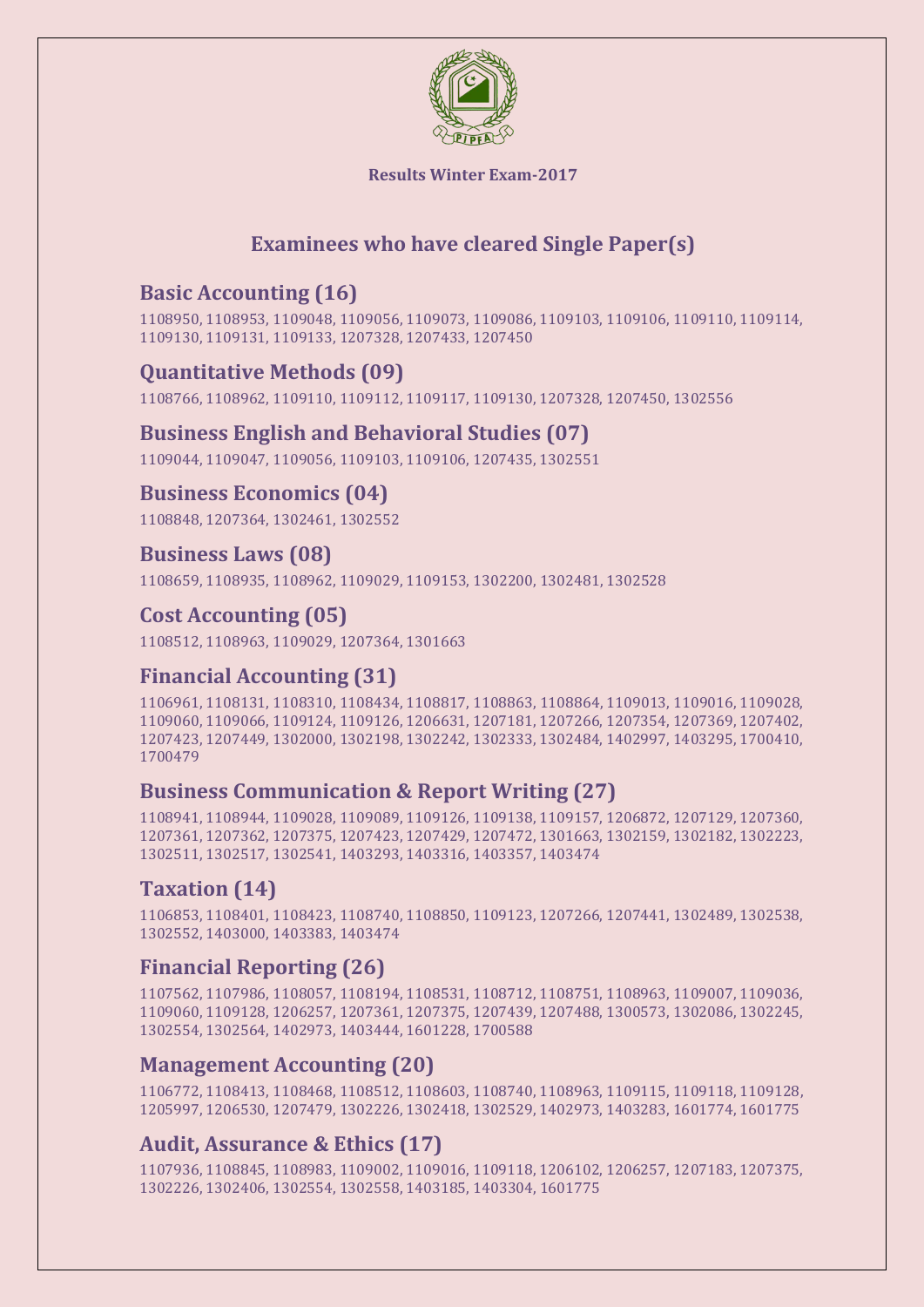

# **AGP/CGA/CDA Sector**

## **Level – 2 (05)**

2100580, 2301324, 2301326, 2900118, 2900131

#### **Diploma in Accounting & Finance (05)**

2100580, 2301324, 2301326, 2900118, 2900131

## **Level – 3 (34)**

2100406, 2100531, 2200495, 2200699, 2200730, 2200840, 2200864, 2200981, 2200993, 2201078, 2201104, 2201115, 2201180, 2201198, 2201279, 2201393, 2201436, 2300325, 2300657, 2300745, 2300880, 2300918, 2300945, 2301025, 2301172, 2301185, 2301203, 2301208, 2301237, 2700369, 2700411, 2700438, 2700441, 2700501

# **Level – 4 (32)**

2100403, 2100531, 2100592, 2200706, 2200835, 2200852, 2200981, 2201120, 2201238, 2201253, 2201270, 2201352, 2201357, 2201362, 2300480, 2300571, 2300656, 2300893, 2300917, 2300922, 2301067, 2301227, 2301244, 2301291, 2700272, 2700416, 2700503, 2700585, 2900086, 2900118, 2900127, 2900131

#### **Affiliate Certificate [Qualified] (42)**

2100403, 2100531, 2200495, 2200699, 2200730, 2200835, 2200840, 2200864, 2200981, 2200993, 2201078, 2201104, 2201115, 2201198, 2201253, 2201279, 2201357, 2201362, 2201393, 2300325, 2300656, 2300657, 2300880, 2300917, 2300918, 2300922, 2300945, 2301025, 2301067, 2301172, 2301185, 2301203, 2301208, 2301237, 2700272, 2700438, 2700441, 2700501, 2700503, 2900086, 2900118, 2900127

Examinees who have cleared Single Paper(s)

#### **New Accounting Model (01)**

2201444

#### **Business Communication & Report Writing (01)**

2700567

#### **Financial Audit Manual (11)**

2200892, 2201331, 2201438, 2301021, 2301200, 2301248, 2301291, 2301324, 2700373, 2700416, 2700528

#### **Management Accounting (08)**

2100592, 2200900, 2200943, 2201121, 2201201, 2201294, 2301234, 2301273

#### **Public Works Accts Rules & Proc. (T & P) (03)**

2201142, 2700369, 2700373

#### **Service & Fin. Rules (09)**

2100542, 2200319, 2201061, 2201266, 2300519, 2300592, 2700215, 2700348, 2700570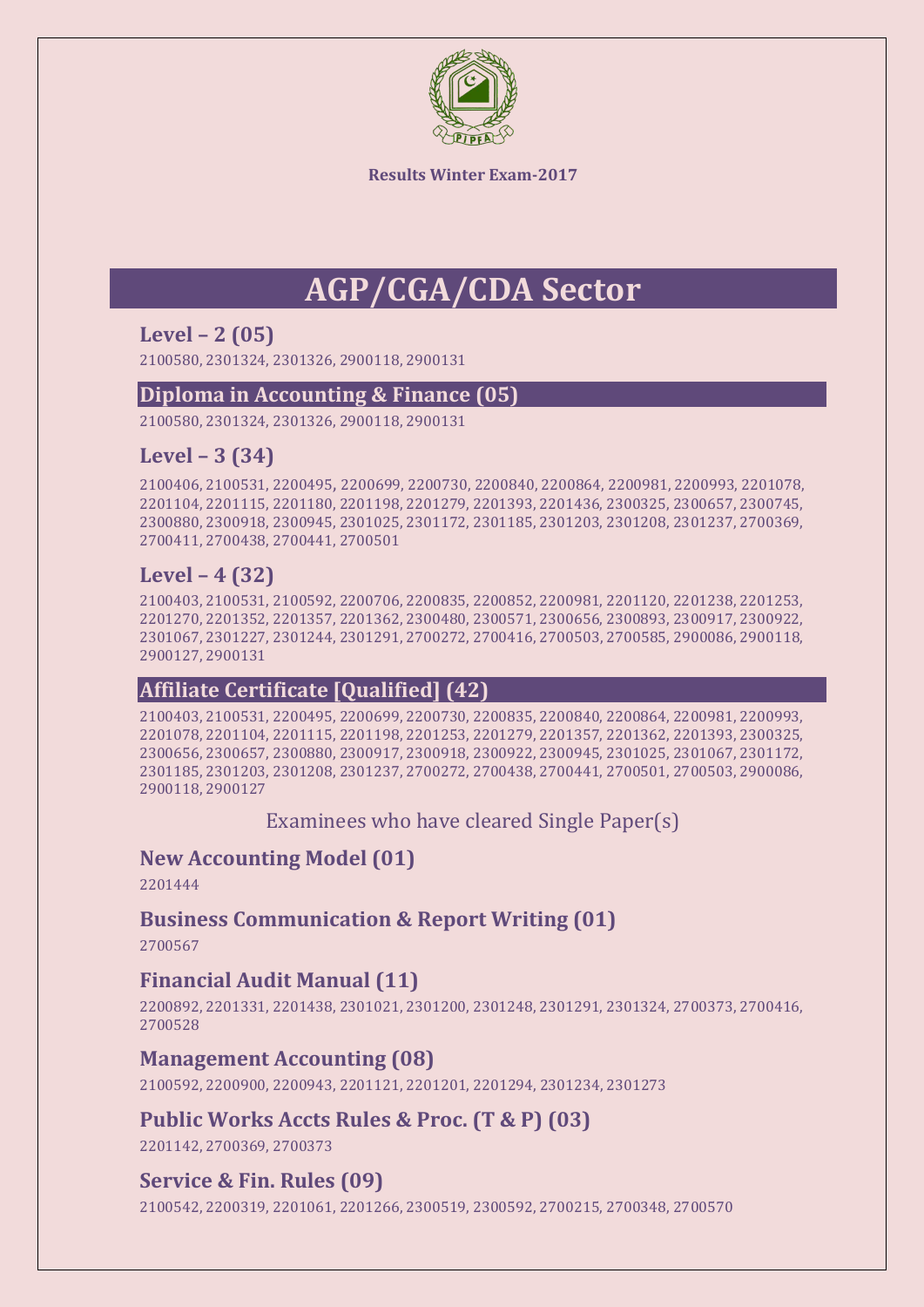

# **Punjab Government**

## **Level – 1 (09)**

3200509, 3200551, 3200559, 3200573, 3200576, 3200577, 3200583, 3200587, 3200606

## **Level – 2 (05)**

3200511, 3200520, 3200562, 3200563, 3200643

#### **Diploma in Accounting & Finance (07)**

3200511, 3200551, 3200562, 3200573, 3200576, 3200577, 3200643

# **Level – 3 (24)**

3200168, 3200442, 3200478, 3200481, 3200483, 3200509, 3200511, 3200514, 3200515, 3200534, 3200535, 3200536, 3200537, 3200538, 3200540, 3200542, 3200543, 3200544, 3200546, 3200549, 3200550, 3200552, 3200557, 3200566

## **Level – 4 (09)**

3200002, 3200306, 3200437, 3200465, 3200510, 3200515, 3200525, 3200566, 3200569

## **Affiliate Certificate [Qualified] (10)**

3200168, 3200306, 3200437, 3200442, 3200465, 3200478, 3200481, 3200483, 3200515, 3200566

# **Examinees who have cleared Single Paper(s)**

#### **Basic Accounting (01)**

3200592

#### **Business English and Behavioral Studies (08)**

3200578, 3200582, 3200586, 3200588, 3200589, 3200592, 3200596, 3200604

#### **Business Economics (04)**

3200503, 3200568, 3200583, 3200596,

# **Cost Accounting (01)**

3200490

#### **New Accounting Model (13)**

3200490, 3200492, 3200527, 3200535, 3200539, 3200567, 3200583, 3200586, 3200587, 3200589, 3200592, 3200596, 3200604

#### **Business Communication & Report Writing (13)**

3200492, 3200503, 3200513, 3200519, 3200539, 3200547, 3200551, 3200555, 3200556, 3200562, 3200563, 3200565, 3200567

# **Financial Audit Manual (07)**

3200364, 3200503, 3200519, 3200525, 3200539, 3200562, 3200567,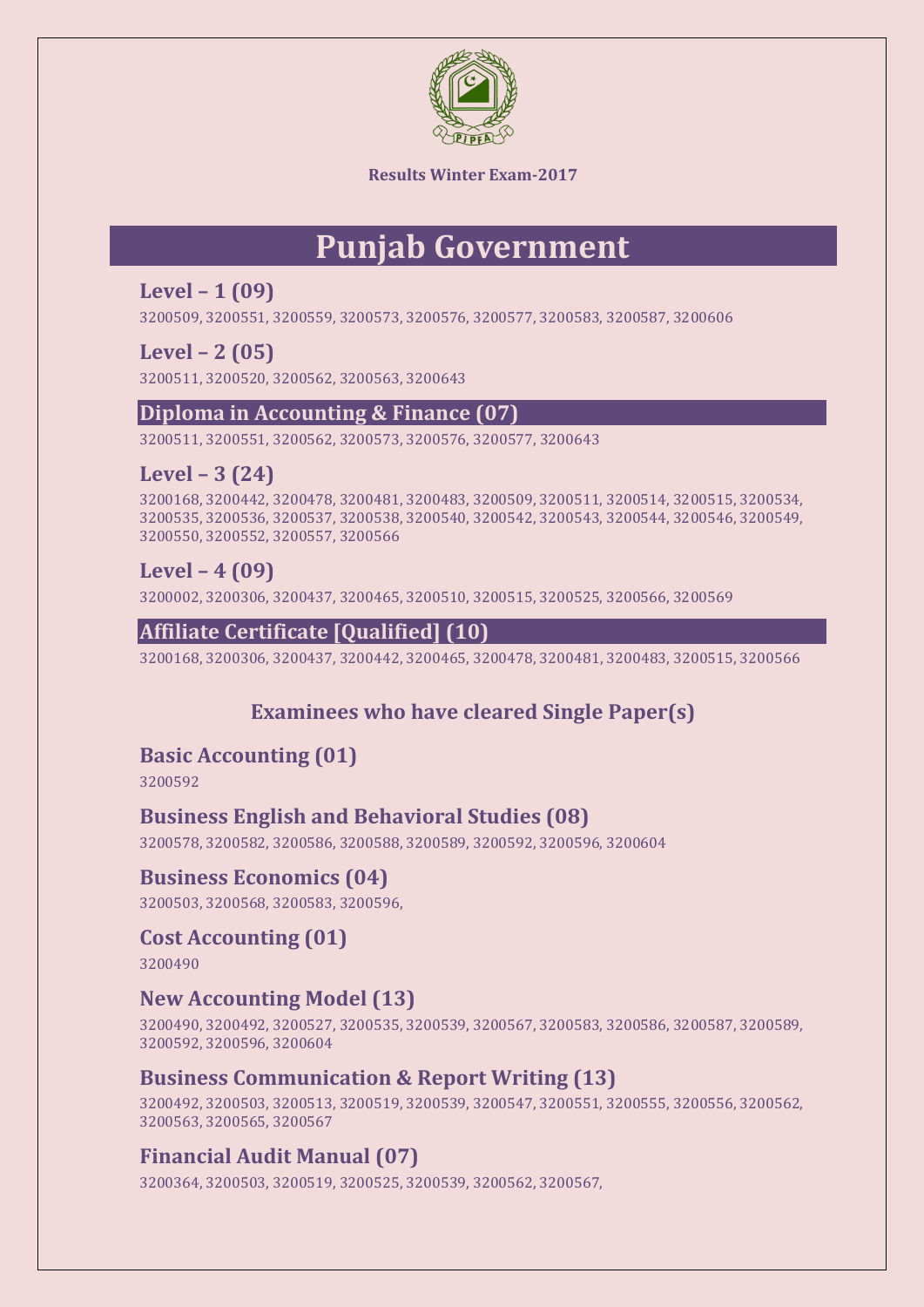

#### **Management Accounting (09)**

3200513, 3200520, 3200547, 3200551, 3200556, 3200559, 3200563, 3200565, 3200605

### **Public Works Accounts Rules & Procedures (04)**

3200526, 3200530, 3200573, 3200576

## **Civil Service Rules (Theory) (07)**

3200367, 3200526, 3200527, 3200573, 3200576, 3200577, 3200579

## **Civil Service Rules (Practical) (08)**

3200482, 3200500, 3200523, 3200527, 3200530, 3200573, 3200576, 3200577

#### **Financial Rules Treasury (04)**

3200352, 3200526, 3200530, 3200579

# **Pakistan Military Accounts Dept.**

**Level – 1 (05)** 4300152, 4300386, 4300399, 4300403, 4900017

**Level – 2 (04)** 4300294, 4300402, 4600144, 4900047

#### **Diploma in Accounting & Finance (05)**

4300294, 4300386, 4300402, 4600144, 4900047

# **Level – 3 (13)**

4100007, 4200042, 4200083, 4200124, 4200137, 4300058, 4300171, 4600122, 4600147, 4700004, 4700049, 4900030, 4900047

#### **Level – 4 (34)**

4100007, 4100052, 4100057, 4100089, 4200099, 4200130, 4200182, 4200185, 4300058, 4300060, 4300090, 4300095, 4300102, 4300110, 4300150, 4300168, 4300171, 4300296, 4300327, 4300386, 4600027, 4600054, 4600066, 4600107, 4700019, 4700022, 4700024, 4700045, 4700052, 4900007, 4900010, 4900013, 4900041, 4900047

#### **Affiliate Certificate [Qualified] (26)**

4100007, 4100057, 4100089, 4200099, 4200130, 4200182, 4300058, 4300095, 4300102, 4300110, 4300150, 4300168, 4300171, 4300296, 4300327, 4600027, 4600054, 4600066, 4600107, 4700019, 4700024, 4700052, 4900010, 4900013, 4900041, 4900047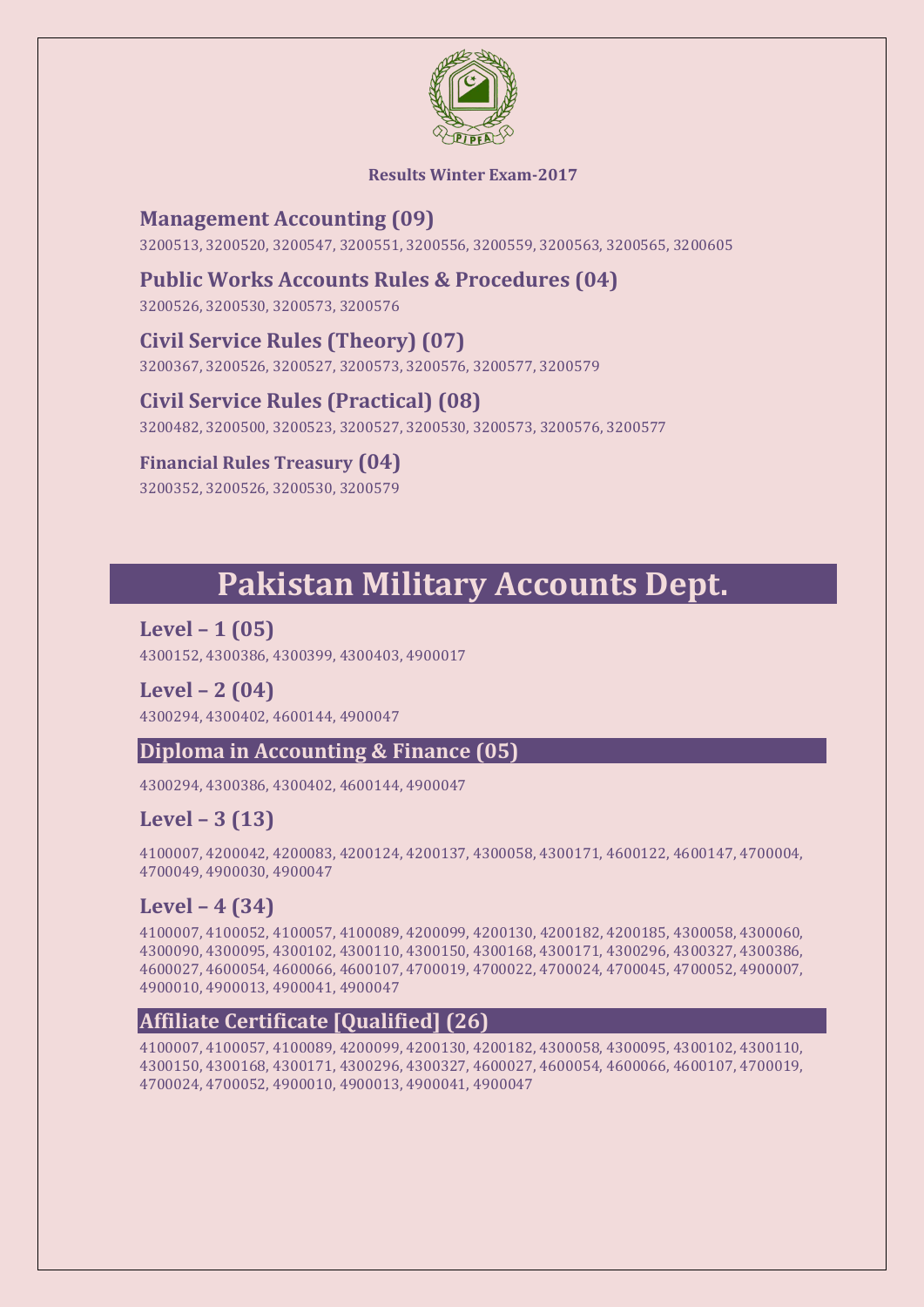

# **Examinees who have cleared Single Paper(s)**

## **Business English and Behavioral Studies (03)**

4200171, 4300349, 4900030

#### **New Accounting Model (08)**

4100073, 4300184, 4300212, 4300396, 4300397, 4300398, 4300399, 4300403

#### **Business Communication & Report Writing (06)**

4200007, 4300103, 4300294, 4300392, 4600071, 4700055

#### **Financial Audit Manual (21)**

4200026, 4200219, 4200226, 4300001, 4300170, 4300294, 4300351, 4300392, 4300398, 4300402, 4300403, 4600060, 4600067, 4600110, 4700011, 4700029, 4700055, 4900012, 4900017, 4900050, 4900051

#### **Works (MES) & Stores (04)**

4200124, 4300323, 4900005, 4900032

#### **Internal Audit Framework (07)**

4100005, 4300153, 4300335, 4300339, 4700018, 4700029, 4900050

# **Pay, Pension & TA Rules (T & A) (24)**

4100050, 4100090, 4200040, 4200104, 4200105, 4200123, 4200131, 4200168, 4200215, 4200216, 4200227, 4300031, 4300040, 4300113, 4300257, 4300323, 4300332, 4300359, 4300390, 4600071, 4600116, 4600117, 4700049, 4900051

#### **Military Accounting Procedures (17)**

4100056, 4200008, 4200056, 4200131, 4200215, 4300001, 4300046, 4300180, 4300253, 4300254, 4300339, 4300359, 4300387, 4600031, 4600122, 4700004, 4700014

# **PUBLIC SECTORS**

#### **Level – 2 (01)** 5300043

#### **Diploma in Accounting & Finance (01)**

5200043

**Level – 3 (02)**  5200055, 5200092

**Level – 4 (03)**  5300022, 5300029, 5300041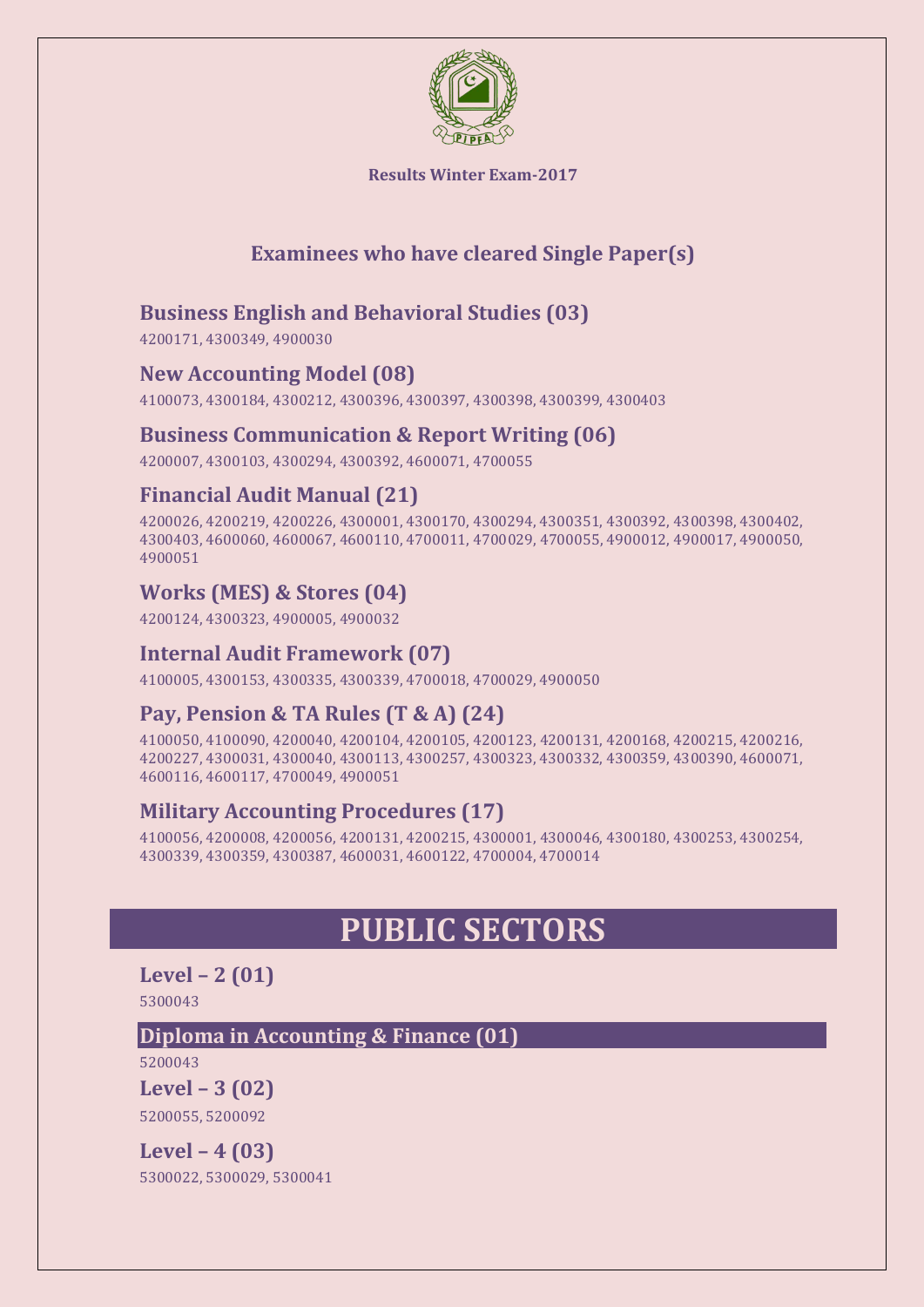

# **Affiliate Certificate [Qualified] (02)**

5200055, 5300022

**Examinees who have cleared Single Paper(s)**

**Quantitative Methods (01)** 5100013

**New Accounting Model (01)** 5200114

**Business Communication & Report Writing (01)** 5200114

**Financial Audit Manual (01)**

5200115

**Management Accounting (05)**

5200115, 5200117, 5300034, 5300039, 5400005

**General & Revenue Accounts of Railways (App) (03)**

5100003, 5200029, 5200086

**Construction, Stores & Workshop Accounts (App) (05)**

5200084, 5200085, 5200086, 5200094, 5200095

\*\*\*\*\*\*\*\*\*\*\*\*\*\*\*\*\*\*\*\*\*\*\*\*\*\*\*\*\*\*\*\*\*\*\*\*\*\*\*\*\*\*\*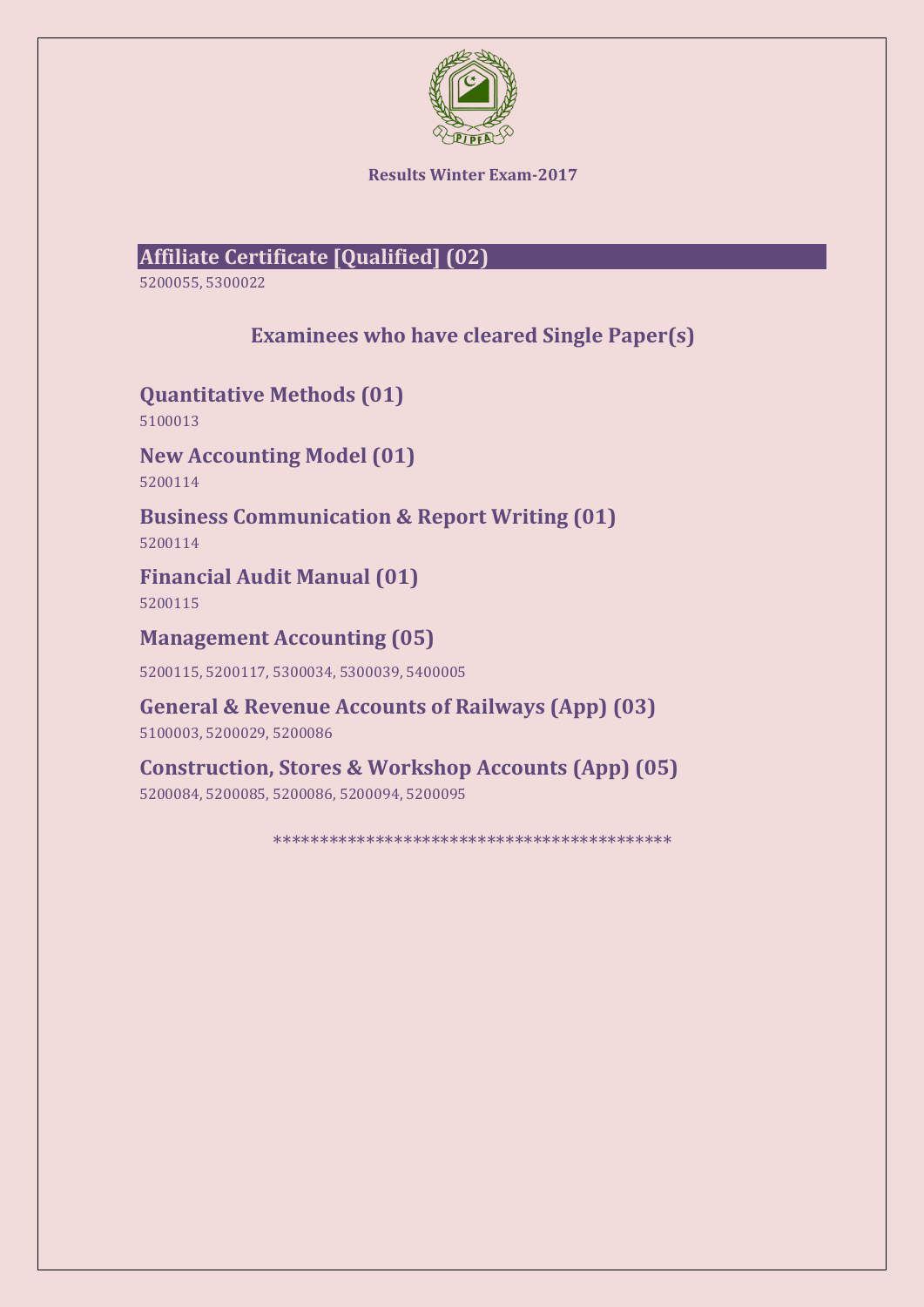

# **AWARDS**

The Board of Governors of Pakistan Institute of Public Finance Accountants is pleased to award the following **Special Certificates of Merit & Certificates of Merit** to the candidates showed Outstanding Performance in the level(s) and paper(s) of Level 1, 2, 3 & 4 Examinations held in **Nov. 2017.**

# **Special Certificate of Merit**

|  | Roll No. Name |                    | Level   | <b>Sector</b>       |
|--|---------------|--------------------|---------|---------------------|
|  | 3200538       | <b>Habib Ahmad</b> | Level-3 | <b>Punjab Govt.</b> |

# **Certificates of Merit**

| S.no                    | <b>Roll No.</b> | <b>Name</b>               | Paper                                              | <b>Sector</b>    |
|-------------------------|-----------------|---------------------------|----------------------------------------------------|------------------|
| $\mathbf{1}$            | 1108766         | Pir Mehar Ali Shah        | <b>Quantitative Methods</b>                        | Corporate        |
| $\overline{2}$          | 1109106         | Shuja Ur Rehman           | <b>Basic Accounting</b>                            | <b>Corporate</b> |
| 3                       | 1207375         | <b>Naseer Ahmad</b>       | <b>Audit, Assurance and Ethics</b>                 | Corporate        |
| $\overline{\mathbf{4}}$ | 2200319         | <b>Ahsan Raza</b>         | <b>Service &amp; Fin. Rules</b>                    | <b>AGP</b>       |
| 5                       | 3200437         | <b>Muhammad Shabbir</b>   | <b>Civil Service Rules (Practical)</b>             | <b>PG</b>        |
| 6                       | 3200465         | <b>Mohammad Inaam</b>     | <b>Civil Service Rules (Practical)</b>             | <b>PG</b>        |
| $\overline{7}$          | 3200510         | <b>Ghulam Mustafa</b>     | <b>Service &amp; Fin. Rules (Practical)</b>        | <b>PG</b>        |
| 8                       | 3200538         | <b>Habib Ahmad</b>        | <b>Business Communication &amp; Report Writing</b> | <b>PG</b>        |
| 9                       | 3200542         | <b>Muhammad Ishaq</b>     | <b>Management Accounting</b>                       | <b>PG</b>        |
| 10                      | 3200556         | <b>Sajid Amin Khan</b>    | <b>Management Accounting</b>                       | <b>PG</b>        |
| 11                      | 3200598         | <b>Irshad Ahmad Jiger</b> | <b>New Accounting Model</b>                        | <b>PG</b>        |
| 12                      | 3200604         | Hassan Raza Gul           | <b>Business English and Behavioral Studies</b>     | <b>PG</b>        |
| 13                      | 3200632         | <b>Naeem Rasheed</b>      | <b>Financial Audit Manual</b>                      | <b>PG</b>        |
| 14                      | 4200215         | <b>Sajjad Ahmad</b>       | <b>Military Accounting Procedures</b>              | <b>PMAD</b>      |
| 15                      | 4300253         | <b>Allah bakhsh</b>       | <b>Military Accounting Procedures</b>              | <b>PMAD</b>      |
| 16                      | 4900013         | <b>Aziz Ullah</b>         | <b>Works (MES) &amp; Stores [PMAD]</b>             | <b>PMAD</b>      |
| 17                      | 4900051         | <b>Khurram Shahzad</b>    | <b>Pay, Pension &amp; TA Rules</b>                 | <b>PMAD</b>      |

\*\*\*\*\*\*\*\*\*\*\*\*\*\*\*\*\*\*\*\*\*\*\*\*\*\*\*\*\*\*\*\*\*\*\*\*\*\*\*\*\*\*\*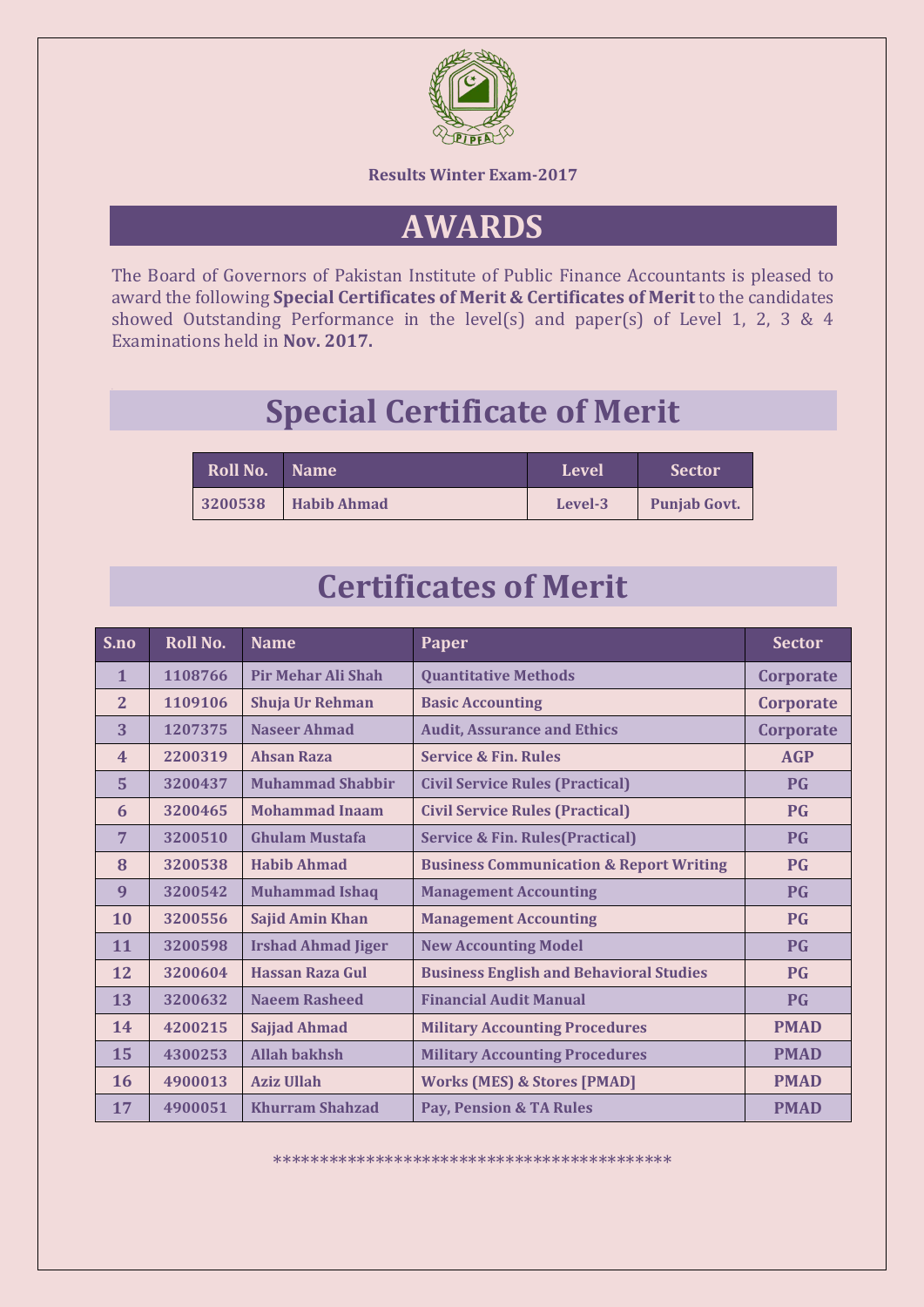

# **Withheld**

The Examination Status of following students (Corporate, AGP, CGA, Punjab Govt., PMAD & Public Sectors) is being declared **provisionally**. The Result Cards & Certificates of these students are withheld due to non-submission of HEC Attested Documents for Exemption and will be issued subject to providing the HEC attested documents.

# **Corporate Sector**

**Level –1 (01)** 1302548

**Level –2 (01)**

1206392

#### **Diploma in Accounting & Finance (02)**

1206392, 1302548

**Level – 3 (07)** 1101778, 1108288, 1207317, 1302387, 1302458, 1403139, 1403435

**Level – 4 (04)** 1101778, 1207345, 1500519, 1601737

# **Affiliate Certificate [Qualified] (02)**

1207345, 1403139

# **Examinees who have cleared Single Paper(s)**

#### **Financial Accounting (05)**

1108705, 1109054, 1207148, 1302385, 1302493,

#### **Business Communication & Report Writing (02)**

1109054, 1302466,

**Management Accounting (06)** 1103419, 1108288, 1302359, 1302471, 1600526, 1601780,

# **Financial Reporting (01)**

1601747

#### **Audit, Assurance & Ethics (03)** 1108982, 1302458, 1302459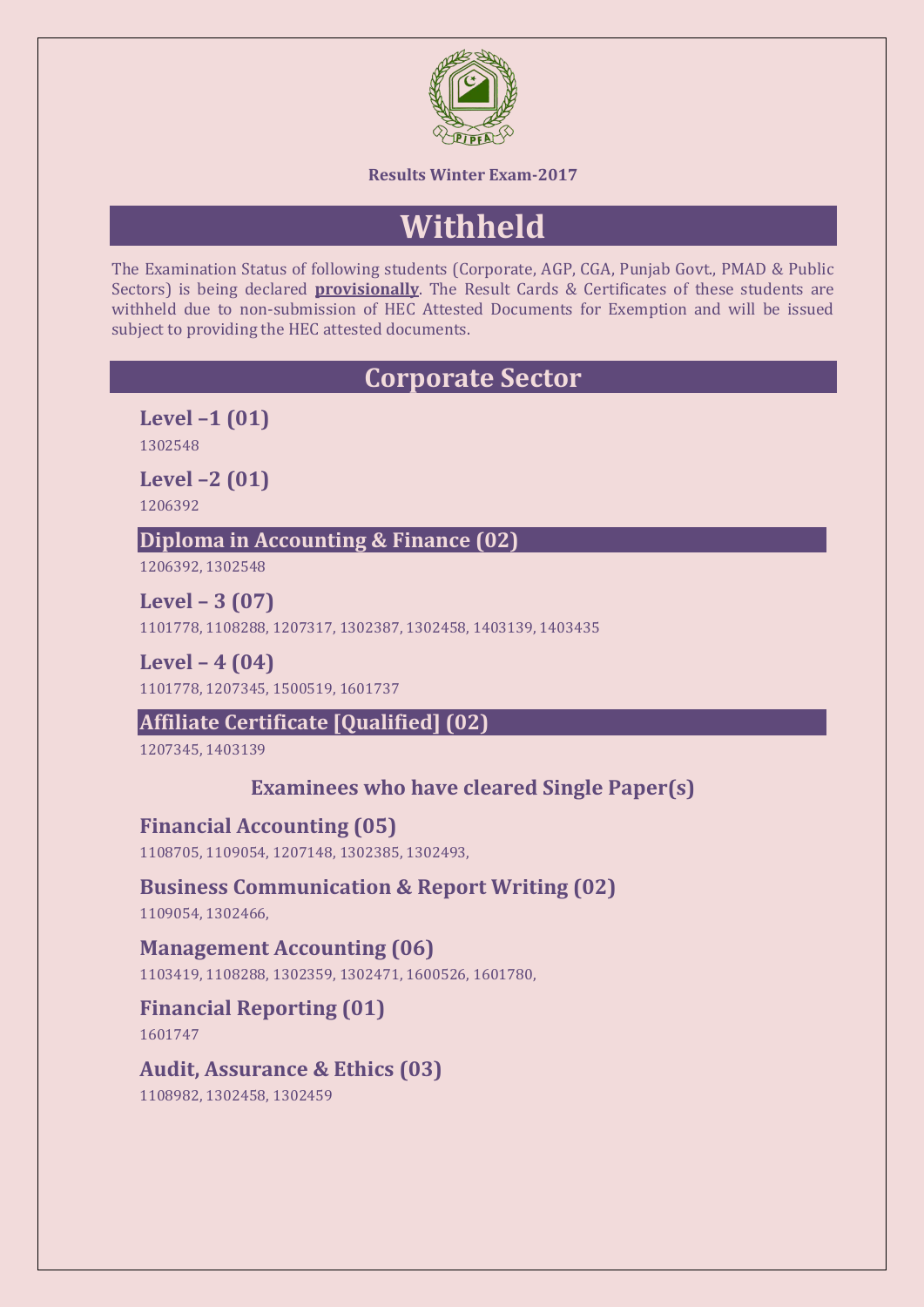

# **Withheld**

# **AGP/CGA Sector**

**Level – 2 (01)** 2301323

**Diploma in Accounting & Finance (01)**

2301323

**Level – 3 (01)** 2301320

**Level – 4 (02)**

2300916, 2301320

**Affiliate Certificate [Qualified] (01)** 

2301320

# **Punjab Government**

**Level –2 (04)**

3200554, 3200598, 3200632, 3200633

**Diploma in Accounting & Finance (04)**

3200554, 3200598, 3200632, 3200633

**Level –3 (03)** 3200528, 3200545, 3200597

**Level –4 (01)** 3200528

# **Affiliate Certificate [Qualified] (01)**

3200528

**Examinees who have cleared Single Paper(s)**

**Business Communication & Report Writing (02)**

3200507, 3200632

**Management Accounting (01)**

3200554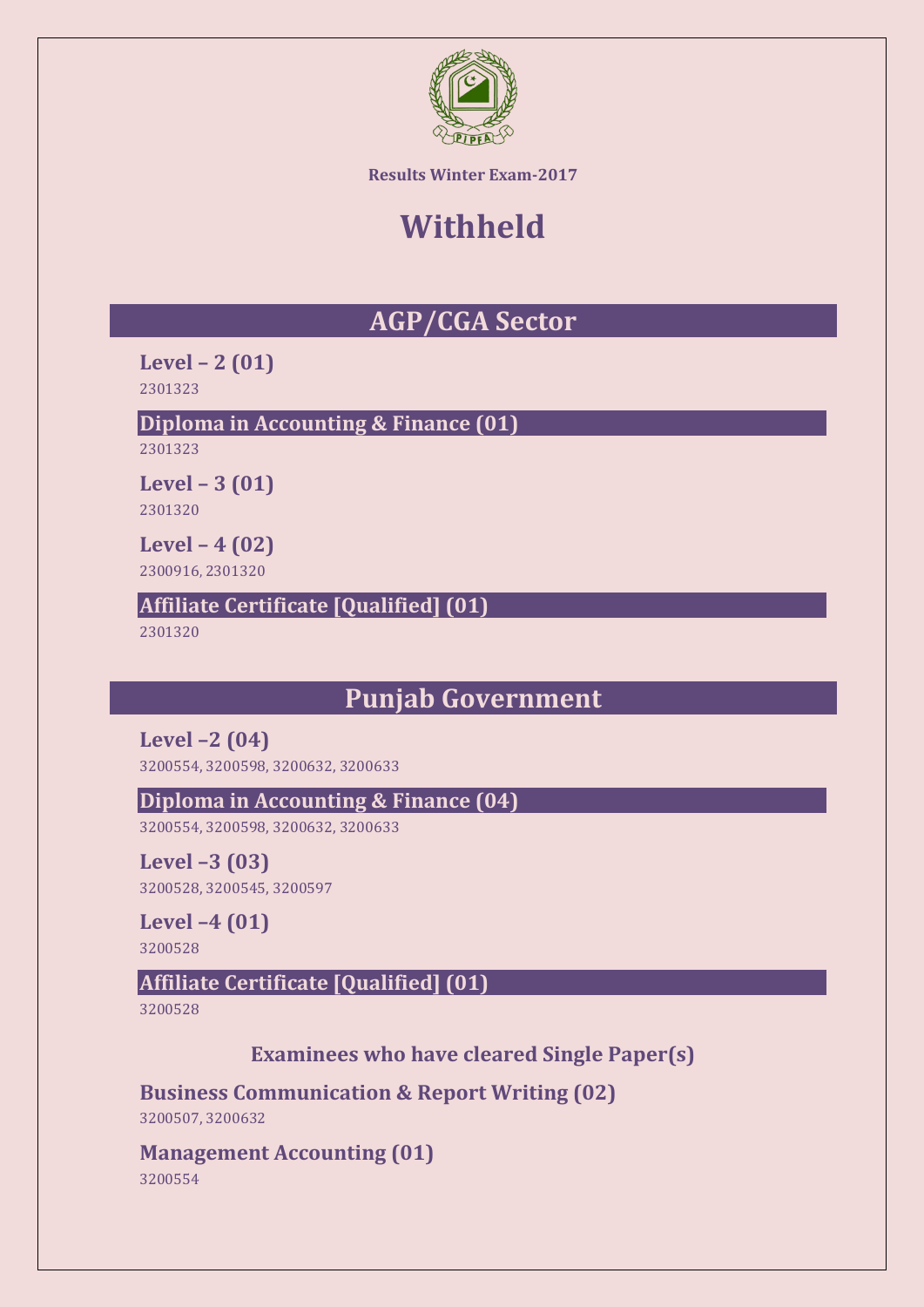

# **Withheld**

**New Accounting Model (01)**

3200571

# **Financial Audit Manual (03)**

3200554, 3200632, 3200633

# **Pakistan Military Acct. Dept**

**Level – 2 (03)** 4200217, 4300406, 4300407

## **Diploma in Accounting & Finance (02)**

4200217, 4300407

**Level – 3 (02)** 4300331, 4600135

**Level –4 (01)**

4300026

**Examinees who have cleared Single Paper(s)**

# **New Accounting Model (02)**

4300373, 4300401

# **Business Communication & Report Writing (02)**

4300394, 4300406

# **Financial Audit Manual (03)**

4100094, 4300394, 4300401

# **Works (MES) & Stores (02)**

4300331, 4600135

#### **Pay, Pension & TA Rules (01)** 4900052

**Military Accounting Procedures (01)** 4100093